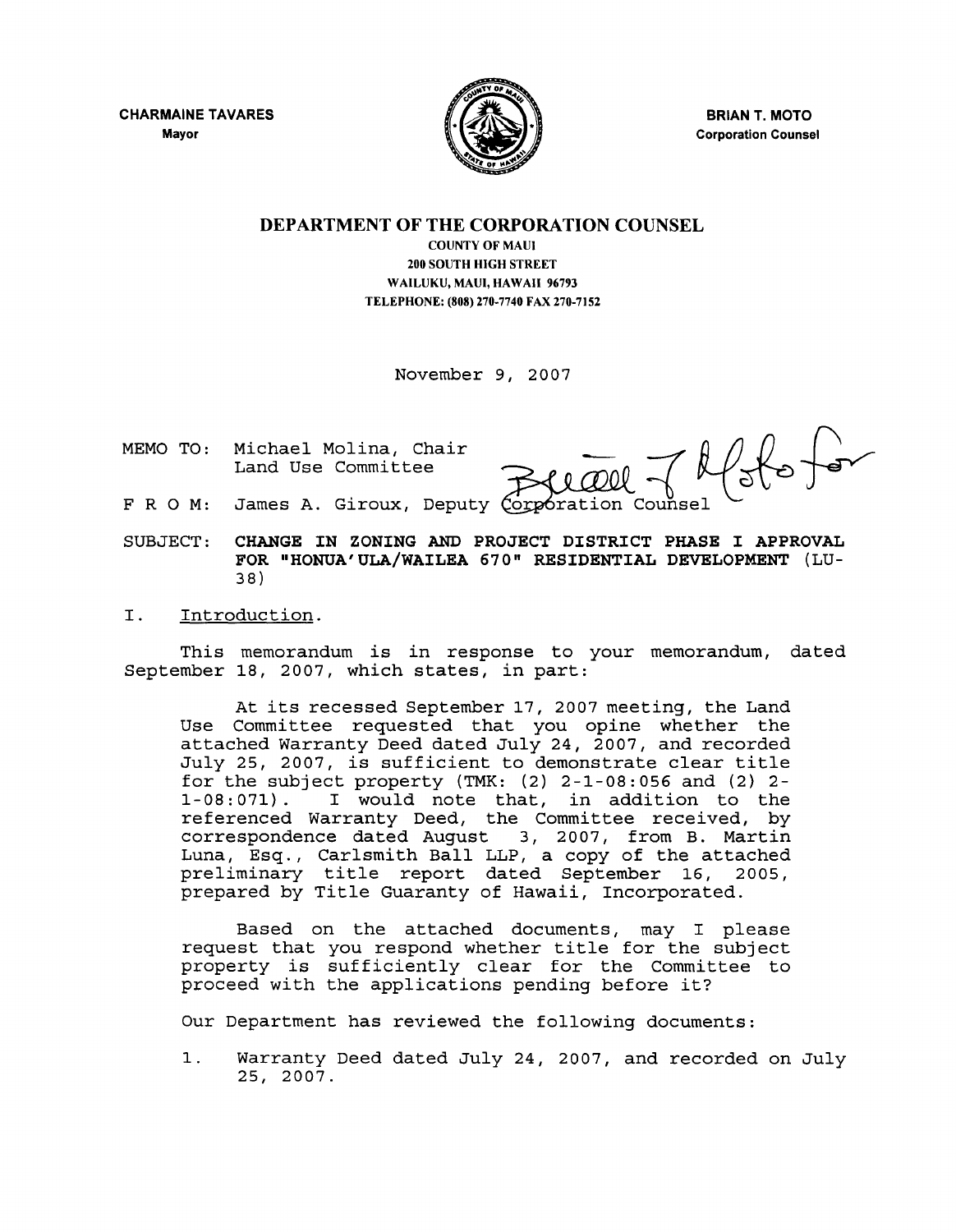- 2. Preliminary title report dated September 16, 2005, prepared by Title Guaranty of Hawaii, Incorporated.
- 3. Preliminary title report dated July 25, 2007, prepared by Title Guaranty of Hawaii, Incorporated.
- 4. Letter dated September 19, 2007 from Title Guaranty of Hawaii, Incorporated, to Mr. Charles Jencks.

#### II. Procedural background.

Daniel K. Ide, on behalf of WCPT/GW LAND ASSOCIATES, LLC, filed the Change in Zoning and Project District Phase 1 Approval applications on June 30, 2000, and the Department of Public Works and Waste Management certified the applications as complete and ready for processing on July 10, 2000.<sup>1</sup> Revised applications were received on September 18, 2000 and the Department of Public Works and Waste Management re-certified the applications as complete on September 20,  $2000.^2$  The applications were filed pursuant to Maui County Code ("MCC") Chapter 19.510, Application and Procedures, MCC Chapter 19.90, Kihei-Makena Project District 9 (Wailea 670), and MCC Chapter 19.45, Project District Processing Regulations.<sup>3</sup>

# III. Relevant Maui County Code sections.

MCC Section 19.45.040(A) (1) states:

A. The developer of land designated as a project district on an adopted community plan may initiate a arstrict on an adopted community pian may initiate a<br>project district development of part or all of the project district development of part of and of the<br>project district by written application to the planning director. The application shall include the following: 1. Proof of ownership and, if appropriate, proof of authorization by owner;<sup>4</sup>

 $2 \overline{Id}$ .

<sup>3</sup> WCPT/GW LAND ASSOCIATES, LLC, subsequently sold the property to HONUA'ULA PARTNERS, LLC, the current applicants.

4 MCC Section 19.45.040(B) allows the councilor the planning commission to also initiate a project district development "by written application to the planning director." However, there is no requirement for such an application to include any documentation of ownership. See MCC section 19.45.040(C).

<sup>1</sup> Maui Planning Department's Report to the Maui Planning Commission October 30, 2000 Meeting, at 2.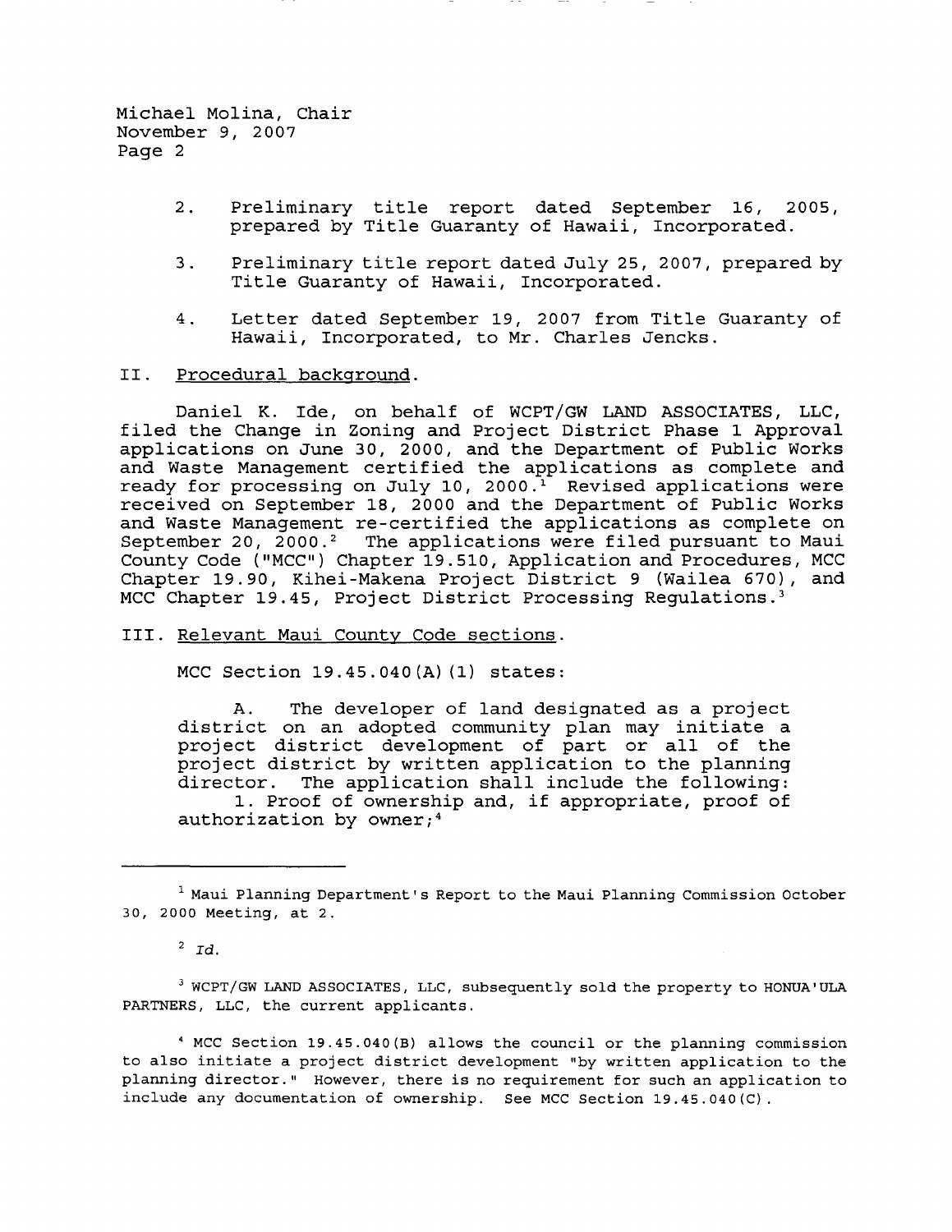MCC Section 19.510.040(A) states, in relevant part:

A. All applications for change of zoning shall be processed as applications which require a public hearing in accordance with the procedures set forth in sections 19.510.010 and 19.510.020 of this code and the following requirements ....

MCC Section 19.510.010(A) (1) states, in relevant part:

Any department or agency of the State or County or any person having a legal or equitable interest in property or a person acting as the authorized representative of the person having a legal or equitable interest in the land for which a change in zoning is sought may file an application with the appropriate planning commission by filing the application with the department of planning.

MCC Section 19.510.010(D) (1) states:

D. Content of Application. All applications shall provide the following information:

1. Documents which identify the owner of the subject parcel of land and the signature or written authorization for the application by the owner; provided, however, that this requirement shall not apply to revisions or amendments proposed by the planning director or the County council;

# IV. Analysis and conclusion.

In Hawaii, zoning is treated as a legislative act. Save Sunset Beach Coalition v. City and County of Honolulu, 102 Hawai i 465, 474, 78 P.3d I, 10 (2003) ("Accordingly, we conclude that a zoning ordinance is a legislative act and is subject to the deference given legislative acts."). There is no requirement that a property have "clear title" before a municipality acts to zone property. The requirement that an application for a zoning change include evidence of ownership arises out of the Maui County Code. <sup>5</sup> The Maui County Code requires only that documentation be provided

<sup>&</sup>lt;sup>5</sup> In comparison, MCC Section 18.12.030 (E) (13) (a) requires that final plats of subdivision applications include a "certificate signed and acknowledged by all persons vested with record title in the land subdivided .... " MCC Section 18.12.040 further requires a complete title report issued by a licensed title company showing all persons vested with record title in the land subdivided.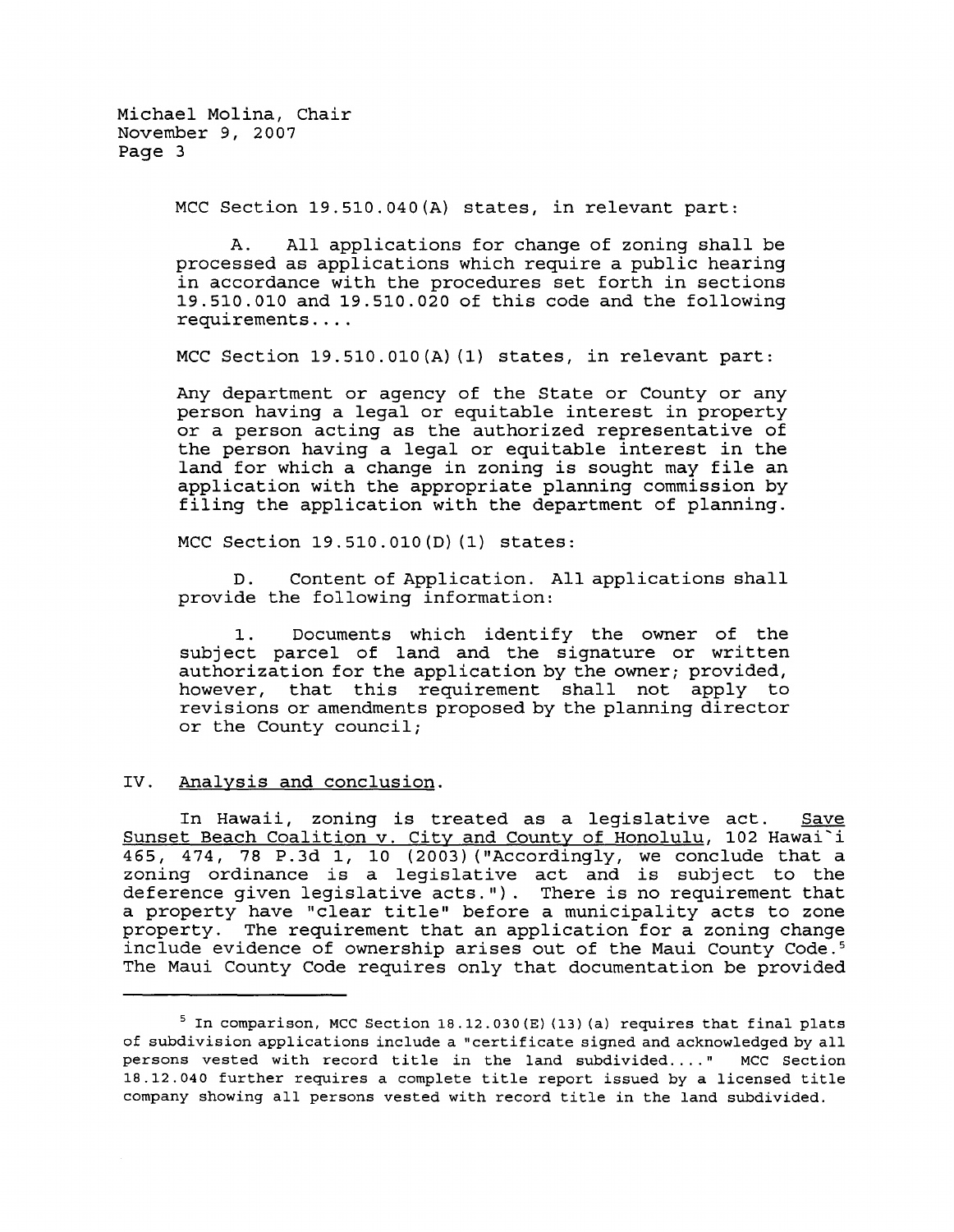that the applicant owns the property and not that the applicant has clear title. 6

To convey real property it is generally sufficient that a seller have marketable title, which means that the seller has a good and complete chain of title, without any breaks, and can obtain title insurance.? Real property must be marketable to be insured, and title companies, with legal advice, determine whether title is good, and thus insurable, or whether the chain of title is broken. If the chain is broken, the owner will generally not be able to obtain title insurance. Most real property in Hawaii is conveyed by a warranty deed. <sup>8</sup>

In this matter the applicant has produced a warranty deed showing WCPT/GW LAND ASSOCIATES, LLC, as Grantor, and HONUA'ULA PARTNERS, LLC, as Grantee. They have also produced a preliminary title report prepared by Title Guaranty of Hawaii, Incorporated, dated July 25, 2007, which states in relevant part:

Title Guaranty of Hawaii, Incorporated, hereby reports that, subject to those matters set forth in Schedule "B" hereof, the title to the estate or interest to the land described in Schedule "C" hereof is vested in:

> HONUA'ULA PARTNERS, LLC, A Delaware limited liability company as Fee Owner

The Applicant has also produced a letter from Title Guaranty of Hawaii, Incorporated, dated September 19, 2007, which reads in relevant part:

Title Guaranty of Hawaii, Incorporated hereby certifies that an examination has been made of those indices in the State of Hawaii at (a) the Offices of the Clerks of the Supreme Court and of the Circuit Court of the Judicial Circuit within which the land is located, (b) the Office of the Clerk of the District Court of the

 $6$  Pursuant to Chapter 669, Hawaii Revised Statutes, the circuit courts of the State have jurisdiction over actions to quiet title. If the chain of title to a parcel of real property is broken, persons claiming an estate or interest in real property may file an action to quiet title and adjudicate any adverse claims.

<sup>?</sup> *See* Chapter 9, Hawaii Real Estate Law Manual (1997).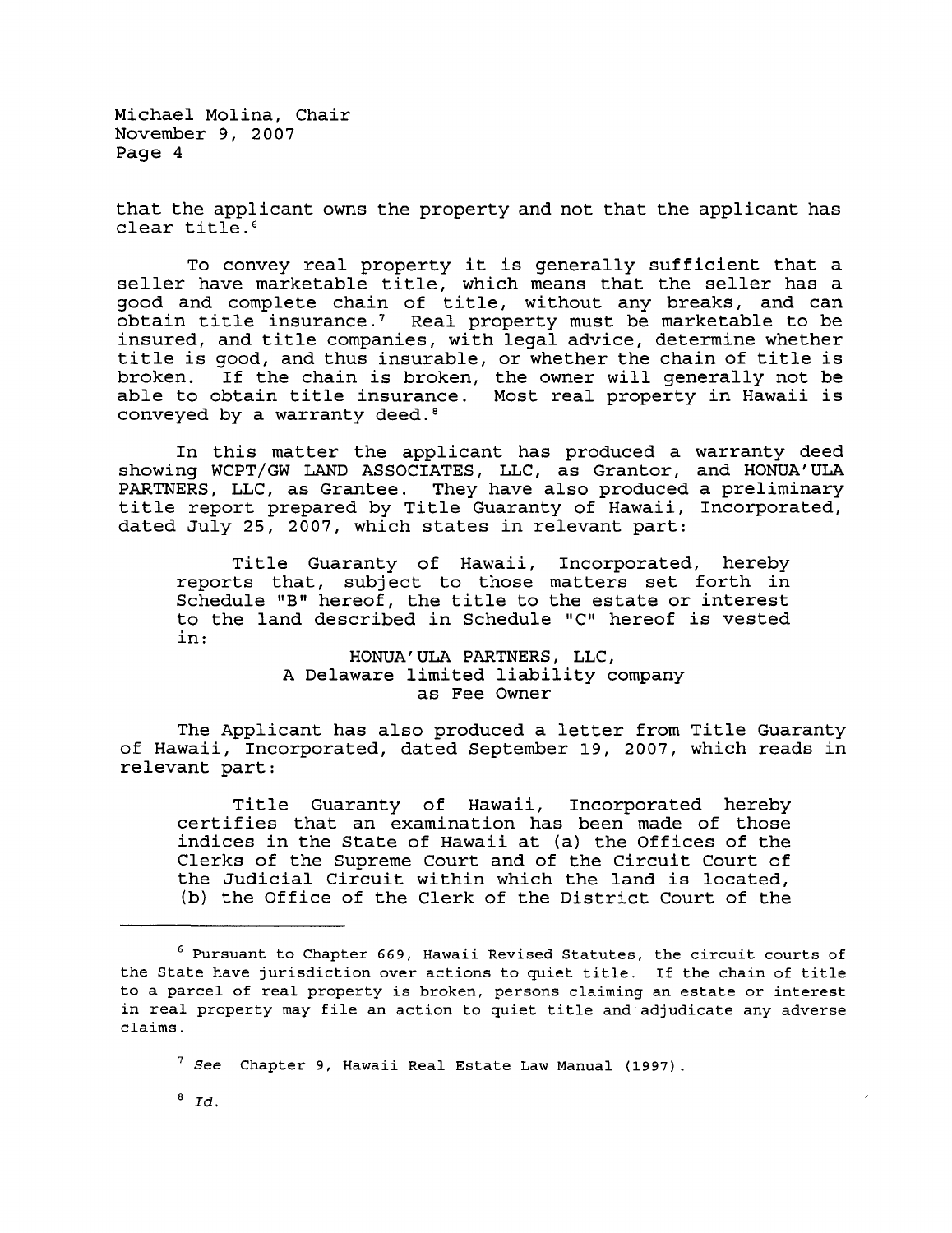> United States for the District Of Hawaii, (c) the Office of the Registrar of Conveyances, and (d) the Office of the Tax Assessor and Director of Finance of the County within which the land is located. As shown by said indices, we certify that the record title to the premises<br>described in Exhibit "A" attached hereto, (the described in Exhibit "A" "Property"), is vested in Honua'ula Partners, LLC, a Delaware limited liability company, as of July 25, 2007.

> Title Guaranty of Hawaii, Incorporated as agent for Talon Group, a Division of First American Title Insurance Company, confirms that on July 25, 2007, an Owners Policy of Title Insurance was issued to Honua'ula Partners, LLC, as the fee simple owner of the Property.

> This letter only confirms ownership of the Property and does not set forth any easements, encumbrances or other matters that may affect the Property.

We are not aware of any judgment or court order that is inconsistent with, or contrary to, the ownership claims of Honua'ula Partners, LLC, as evidenced by the Warranty Deed and title reports discussed above. We are also not aware of any judgment or court order confirming or upholding the ownership claims asserted by Ms. Joyclynn Costa in a statement submitted by her to the Land Use Committee.<sup>9</sup>

In light of the deed and title reports submitted by the applicant, and in the absence of any court judgments or orders impairing or affecting the title asserted by the applicant, we have no reason to believe that title to the subject property is clouded. Therefore, we conclude that there are no substantive issues relating to ownership and land title that prevent the Land Use Committee from acting upon the proposed change in zoning and project district phase I approval. Indeed, we note that prior Councils and the State Land Use Commission have in past reviewed<br>and adopted land use measures relating to the property.<sup>10</sup> We and adopted land use measures relating to the property.<sup>10</sup> further note the general principle that zoning is concerned with

*<sup>9</sup> See* "CAVEAT (Amended) By and For a Natural Person Living HuMan Being heir to the Kingdom of Hawaii - Joyclynn Costa". *See also* Paiko v. Boeynaems, 21 Haw. 196 (1912) ("Mere verbal assertions of ownership are not regarded as clouds upon title.")

*<sup>10</sup> See, e.g.,* Ord. No. 2172 (1992) (Kihei-Makena Project District 9 (Wailea 670) ) .